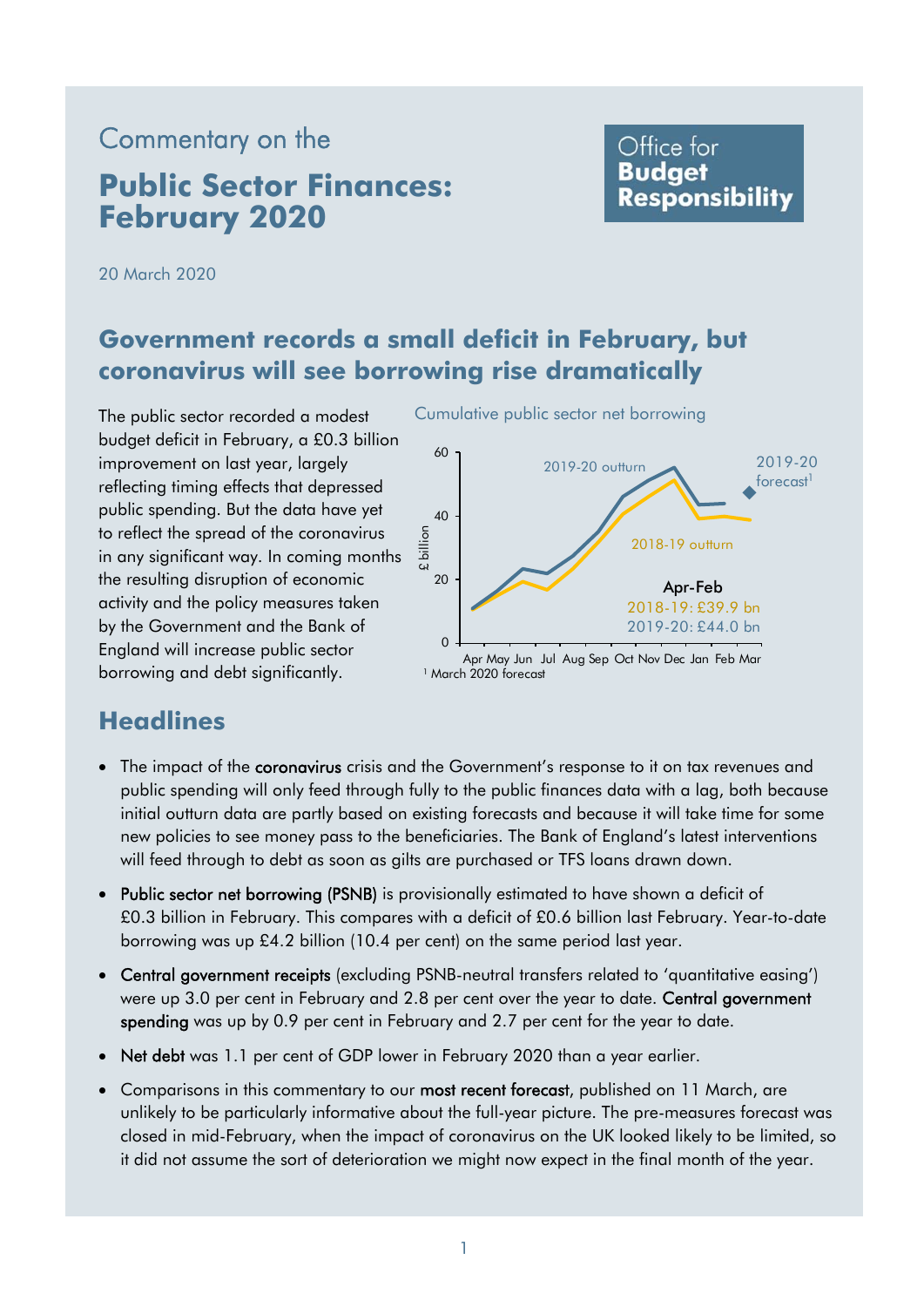# **Full commentary**

- 1. The Office for National Statistics and HM Treasury published their Statistical Bulletin on the February 2020 Public Sector Finances this morning, covering the first eleven months of 2019- 20.<sup>1</sup> Each month the OBR provides a brief analysis of the data and a comparison with our most recent forecast, currently from the March 2020 *Economic and fiscal outlook* (*EFO)*.
- 2. As we outlined in that *EFO*, the Treasury as usual asked us to close our pre-measures forecasts for the economy and the public finances some way in advance of the Budget – on 18 and 25 February respectively – so that it had a stable base against which to finalise its policy decisions. At that point, the impact of the coronavirus on economic activity in the UK – via world GDP growth and UK export markets – was expected to be modest.
- 3. With the crisis only having a significant impact on economic activity relatively recently and policy measures only being announced in the last few days – it remains to be seen how big an impact they will have in what is now the final month of this financial year (especially in the initial outturn estimates that we would expect to be revised as more information becomes available). The impact will be much more apparent as we move through 2020-21.
- 4. PSNB is an accrued measure of borrowing, which means that income and expenditure are recorded when the underlying economic activity takes place rather than when any cash payments take place. As a result, the initial monthly estimate of PSNB is largely based on forecasts that the ONS revises over time as more data come in. On the receipts side, the time taken to firm up initial estimates depends on the lag between activities that give rise to tax liabilities occurring and the resulting cash payment to HMRC. For some taxes (such as fuel duty and stamp duties) this lag is very short as taxes are paid almost immediately. PAYE income tax and NICs are paid with a single month's lag and so March liabilities for these taxes will be largely known in April. VAT is generally paid one-to-three months after the economic activity took place. For other taxes the lags can be longer – notably small firms' corporation tax.
- 5. The relationship between cash and accrued receipts in the data is typically proxied via a simple time-shifting methodology – for example, PAYE cash receipts in April are used to estimate accrued receipts for March.<sup>2</sup> The forecasts included in the initial monthly estimate for receipts would usually be based on a monthly pattern consistent with the most recent fiscal forecast or with trends that have emerged in the months after the forecast. In general, this would mean that the impact of coronavirus on the tax base may not be immediately apparent in the cash receipts data and less so in the accrued receipts data that feed into estimates of PSNB. Instead, a full picture of the impact will emerge over a number of months.
- 6. This will be complicated further by the fact that some companies in sectors that have experienced dramatic falls in revenues will not make the cash payments associated with previous periods' liabilities – through agreed 'time to pay' arrangements or perhaps unilaterally. The large-scale support being provided through the business rates regime will not affect real-world receipts until April when they take effect. It is not clear at this stage how such adjustments will be reflected in the early estimates of the public finances data.

<sup>&</sup>lt;sup>1</sup> https://www.ons.gov.uk/economy/governmentpublicsectorandtaxes/publicsectorfinance/bulletins/publicsectorfinances/february2020<br><sup>2</sup> We cover these issues in more detail in Chapter 4 of Working Paper No 13, 'In-year fisca

Sutton A., September 2018.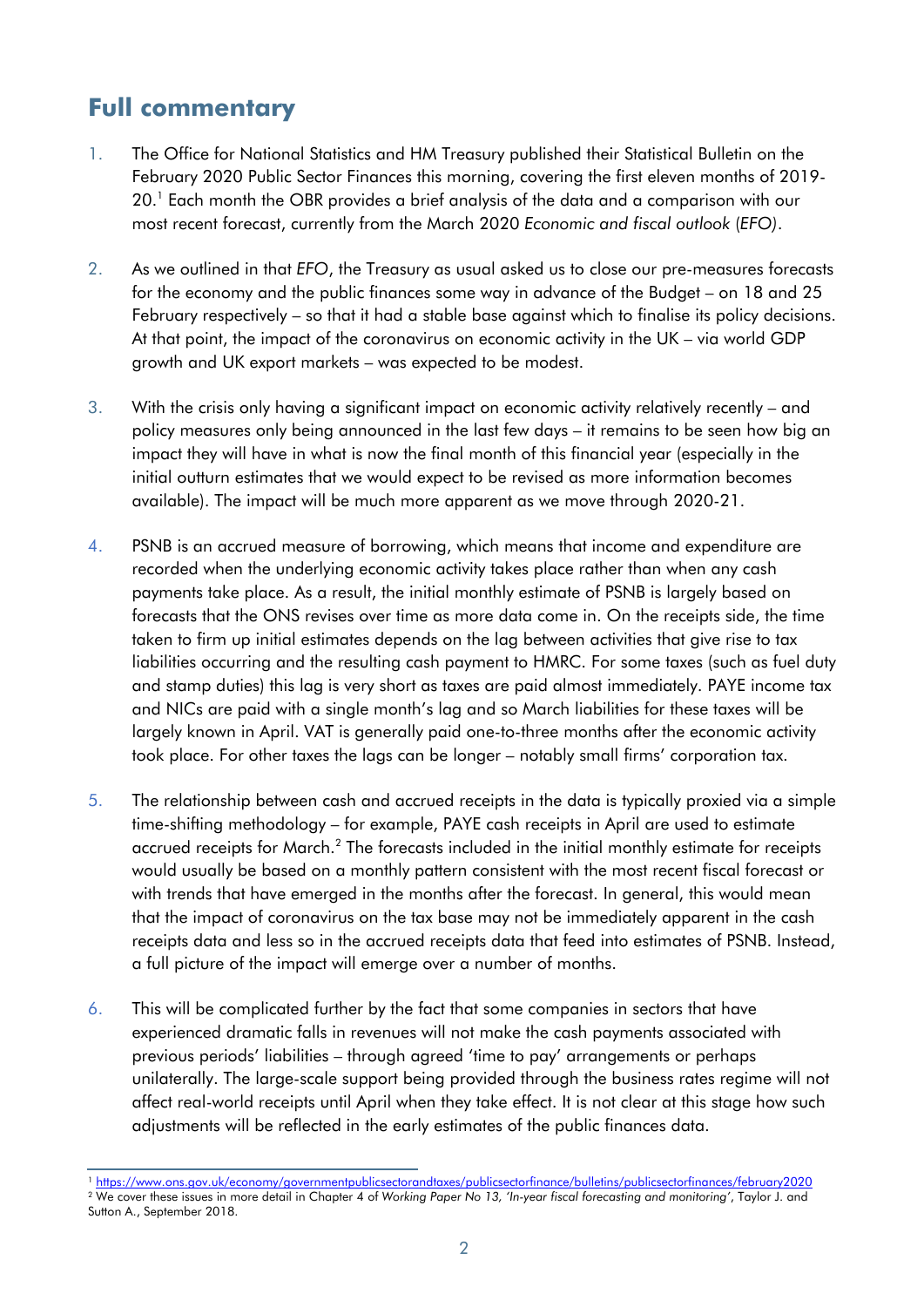- 7. There are also lags on the spending side. Estimates particularly at the start of the financial year are largely based on departmental forecasts. Over time these become more refined, but they are not final until after the year end when spending has been audited. For a large organisation like the NHS, where all efforts are focused on addressing the public health crisis, the extent to which expenditure rises faster than previously planned may not be clear for some time. Where the policy response is being provided via local government (for example, with respect to adult social care), the time it takes to be reflected in firm outturn data might be even longer.
- 8. Cash measures of the deficit should be affected more quickly than the headline accrued measure. Public sector net debt will also be affected immediately by shortfalls in receipts and increases in cash outlays – both expenditure and loans. It will also be affected as soon as the Bank of England's latest interventions are implemented. (With the Bank's gilt purchases starting today, initial effects will be seen in next month's release). Gilt purchases will change PSND to the extent that the Bank pays more or less for them than the nominal value at which they are recorded in the public finances. If the accounting treatment of the new Term Funding Scheme is the same as the existing one, all loans issued will add to PSND (as they are not liquid assets, so do not net off, whereas the reserves that finance them do add to PSND).
- 9. We will use our monthly commentary in forthcoming months to provide as clear a picture as we can of how the coronavirus impact and policy response is feeding through to the data.

# Public sector net borrowing

- 10. Public sector net borrowing (PSNB) recorded a £0.3 billion deficit in February, compared with a £0.6 billion deficit last year. This was £0.5 billion lower than market expectations. A £1.9 billion rise in central government (CG) receipts was only partly offset by a £0.6 billion rise in CG spending. Borrowing by local authorities was up by £0.8 billion, while borrowing by public corporations was up by £0.3 billion.
- 11. Borrowing over the first eleven months of 2019-20 is up £4.2 billion (10.4 per cent) on a year earlier. Borrowing over the first ten months of the year was revised down £1.1 billion in this release, more than explained by a £1.7 billion downward revision to local authority borrowing. Our March forecast assumes an £8.3 billion rise in borrowing over the full financial year. Chart 1.1 shows outturn PSNB on a 12-month rolling basis.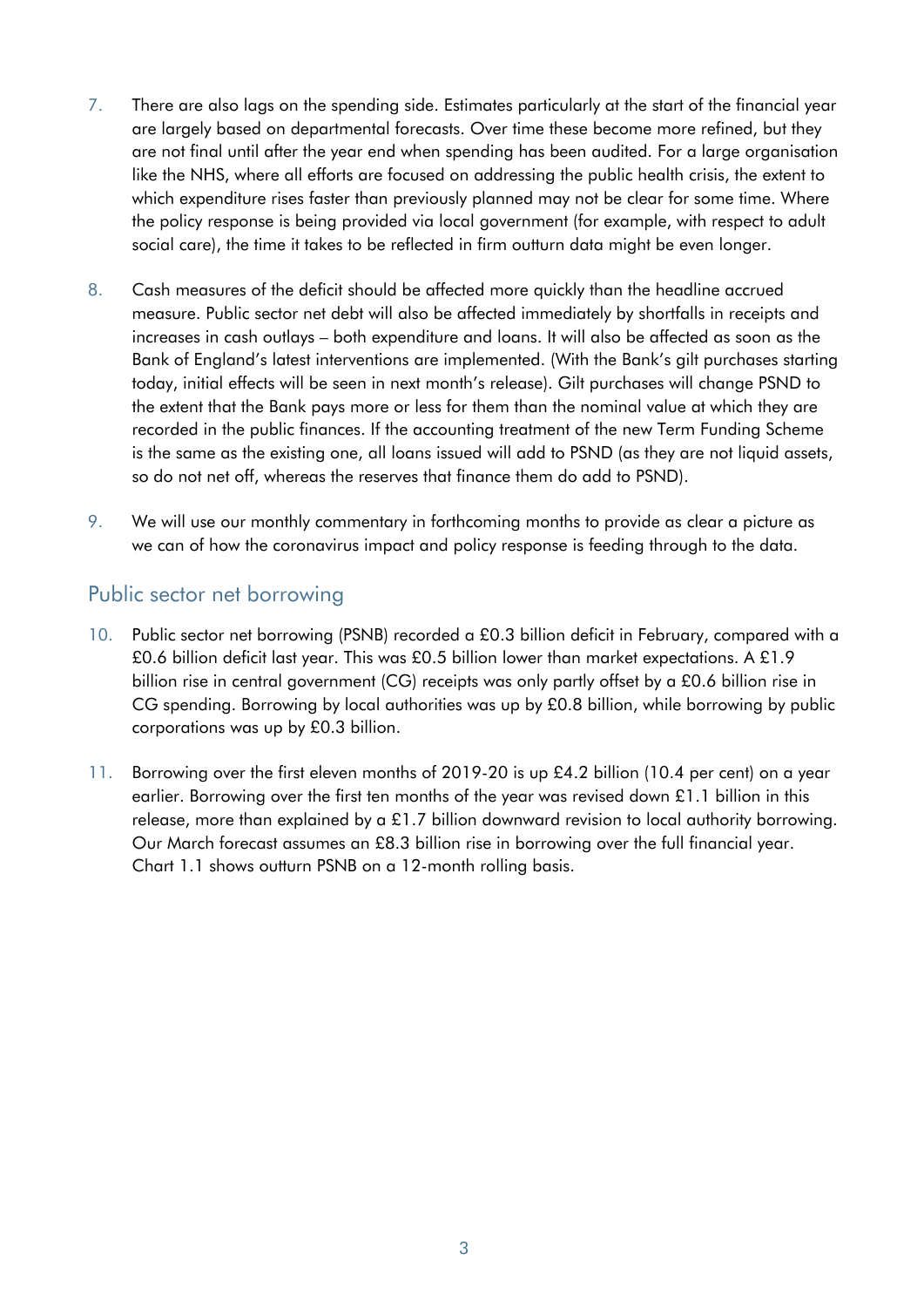

#### Chart 1.1: Public sector net borrowing: rolling 12-month total

#### Central government receipts

12. CG receipts were up £1.9 billion (3.0 per cent) in February on a year earlier and up 2.8 per cent for the year to date. Much of the rise in February was explained by higher PAYE income tax, NICs and VAT. Some self-assessment (SA) payments due at the end of January are paid in February. SA income tax and CGT were flat on a year earlier in February after a 6.0 per cent rise in January. $3$  Chart 1.2 shows the rolling 12-month average growth in CG receipts.





 March 2020 forecasts. Relative to these ONS figures, our forecast assumed stronger capital gains tax and weaker SA income tax. <sup>3</sup> The ONS has yet to incorporate the breakdown between SA income tax, capital gains tax and Class 4 NICs that we included in our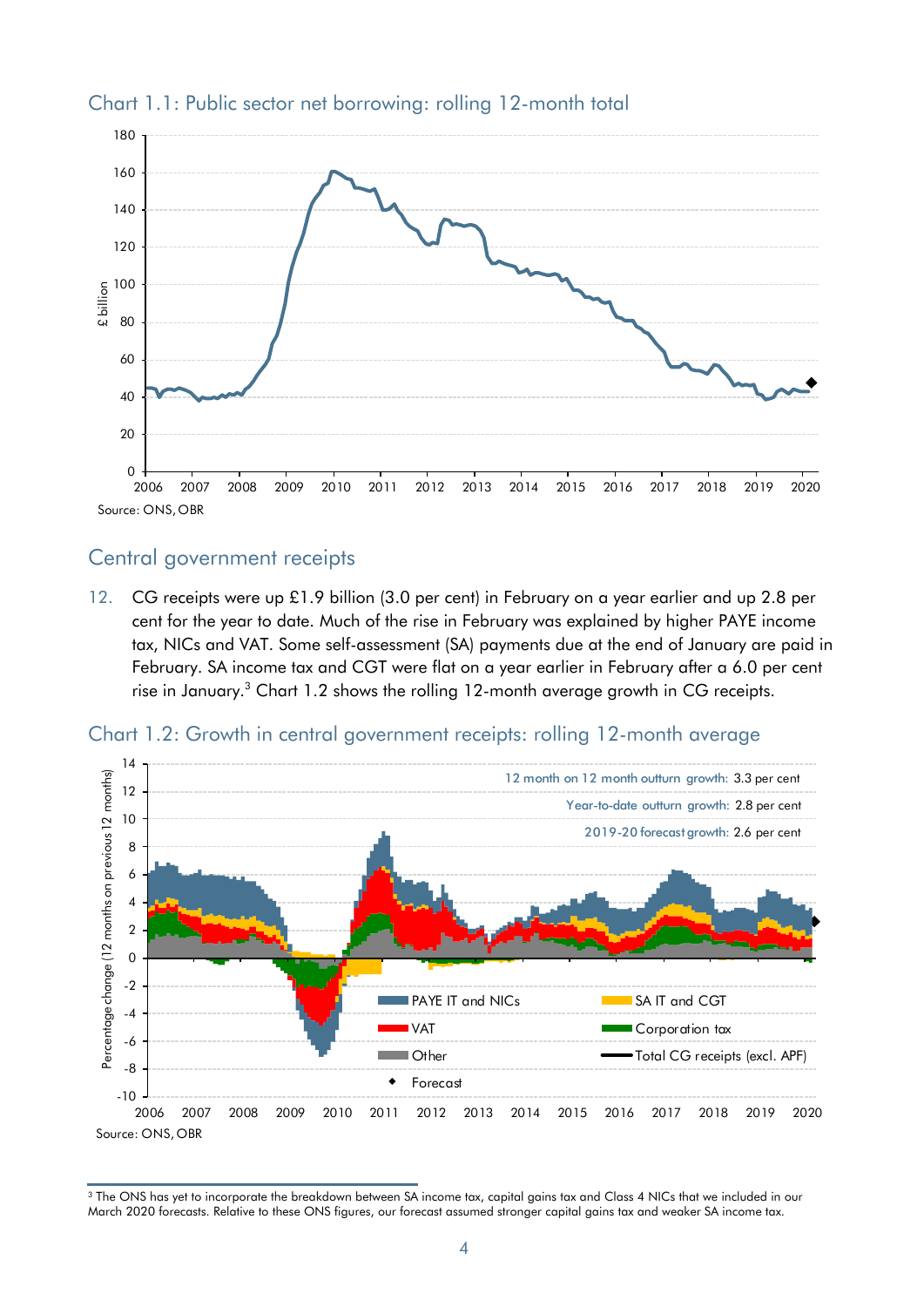# Central government spending

13. Relative to last year, total CG spending in February was up just 0.9 per cent. As in previous months of 2019-20, other current spending (mainly reflecting departmental spending) rose strongly – by £2.2 billion or 8.5 per cent. This was largely offset by a £1.5 billion fall in EU contributions, though this is just a timing effect following the large rise last month. For the year to date, CG spending is up 2.7 per cent on a year earlier, with other CG current spending up 7.6 per cent. Chart 1.3 shows CG spending growth on a 12-month rolling basis.



Chart 1.3: Growth in central government spending: rolling 12-month average

### Debt

14. Public sector net debt (PSND) in February was down 1.1 per cent of GDP from a year earlier. This is in line with the 1.1 per cent of GDP drop in PSND assumed in our March forecast for the end of 2019-20. But to the extent that the Bank of England's latest gilt purchases and TFS loans are implemented before the end of March, this forecast will be overtaken by events.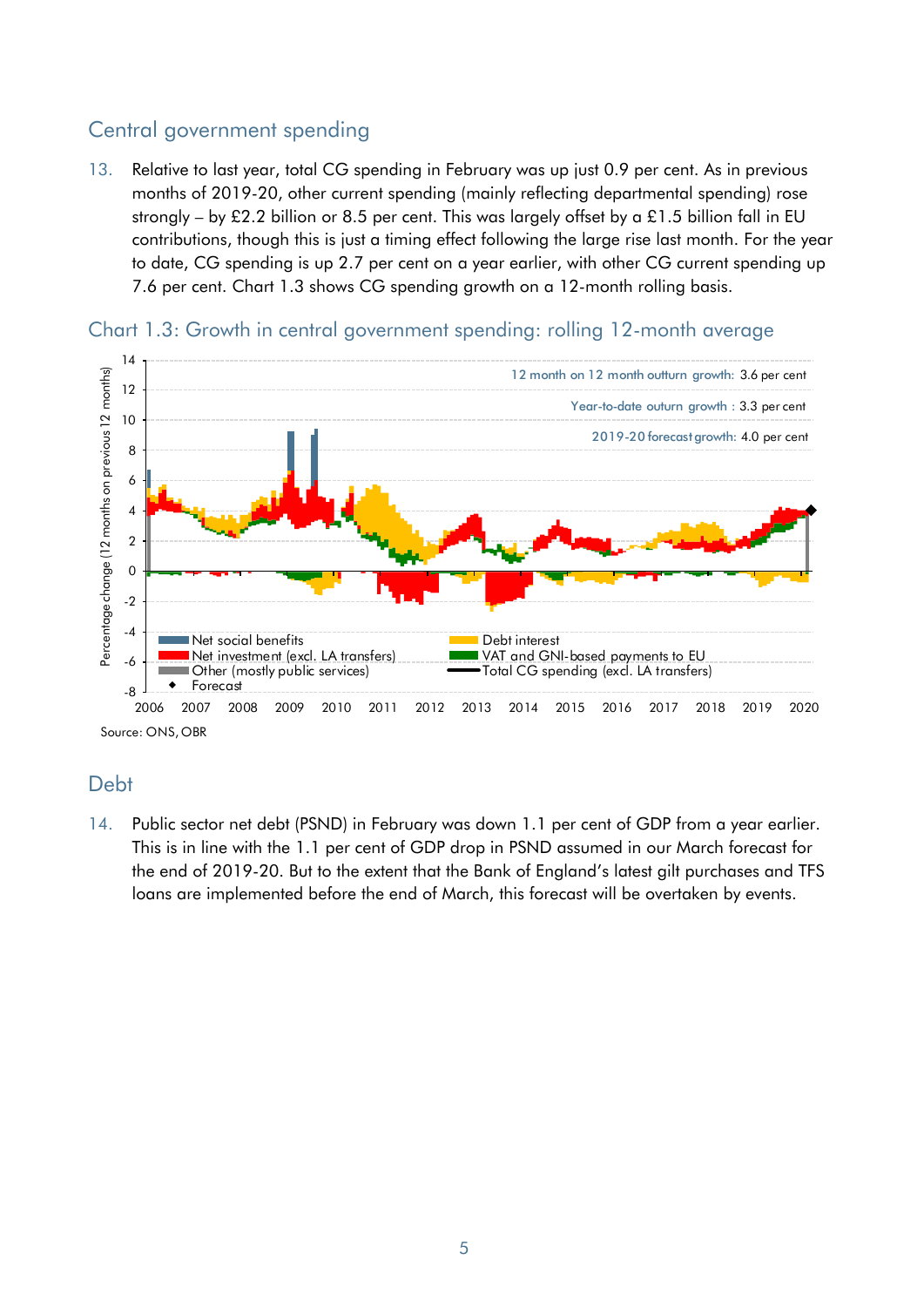

### Chart 1.4: Public sector net debt